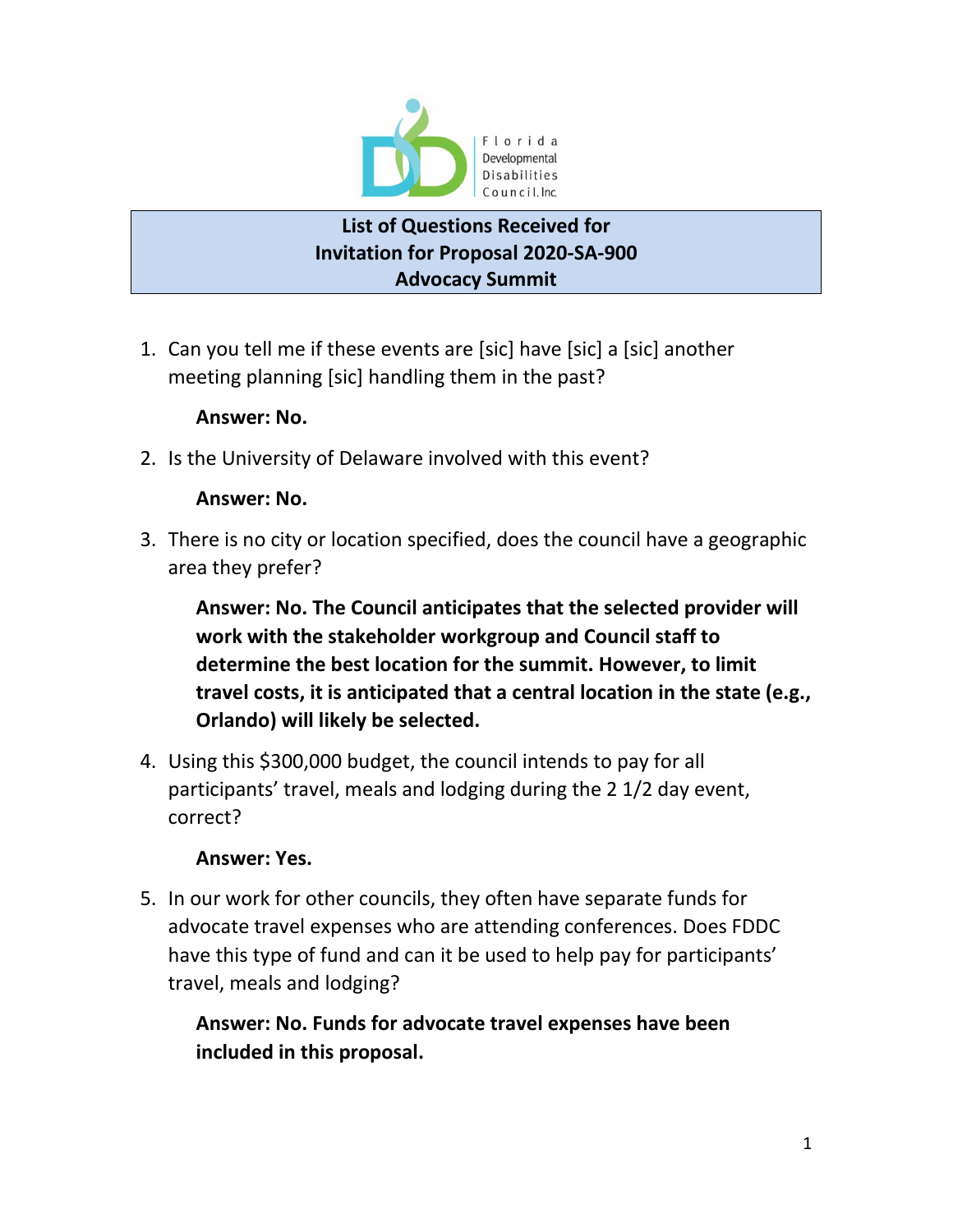6. Related to questions 4 and 5, can the funds be used for family and friends and Direct Service Professionals assisting with transportation and logistical support for participating advocates?

**Answer: Yes. Some individuals with disabilities require personal care assistance and it is anticipated that funds will also be used for these purposes.**

7. If more than 150 people want to register for the event, will the council provide additional funding on a per participant basis including family and friends and Direct Service Professionals providing support services for attendees or will the conference be capped at 150 attendees?

**Answer: No. The primary intended audience is family members of individuals with intellectual disabilities and self-advocates. Family members, friends, or direct service professionals who are funded to provide direct supports in a personal care assistant capacity are not considered participants, as their role is ancillary in supporting the intended audience.**

8. If the budget allows, we would propose working with all of the strategic partners to develop a coordinated social media campaign and targeting their memberships to promote the conference. Is the council interested in communications strategies that goes [sic] beyond FDDC's partners to reach broader, unaffected, underserved DD populations across the state?

**Answer: No. The Council's primary intent is to enhance the leadership skills of alumni and members of the Council's currently funded family and self-advocate efforts that have already provided basic skills training for these individuals in advocacy and leadership.** 

9. If the budget allows, is the council interested in supporting a media relations campaign leading up to and during the conference?

**Answer: No. We do not believe that this will be necessary as we already know who are intended audience is, and we have mechanisms in place to reach the intended audience.**